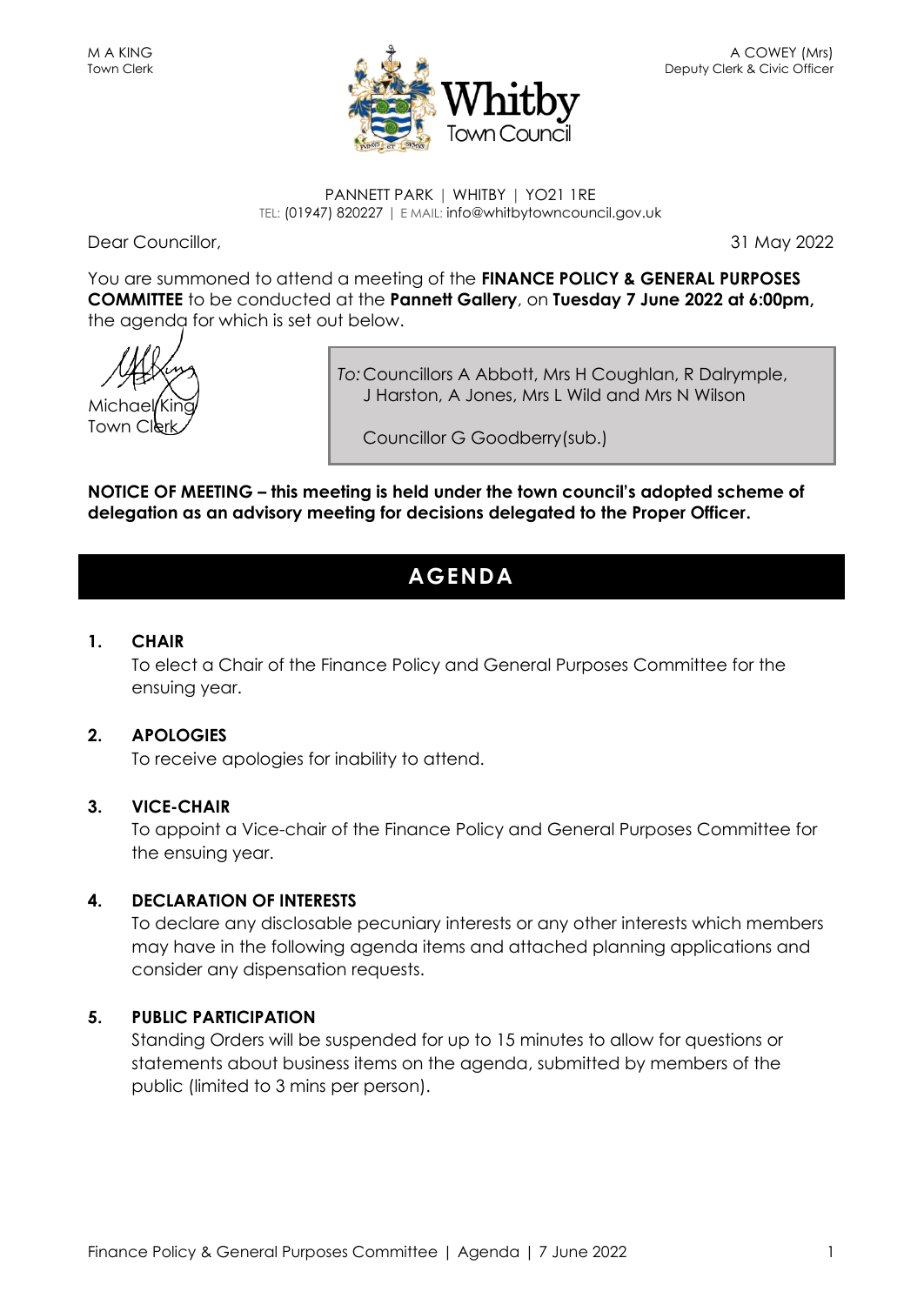**6. TO CONSIDER ACTIONS REQUIRED IN ACCORDANCE WITH TERMS OF REFERENCE AT THE FIRST COMMITTEE MEETING OF A NEW COUNCIL YEAR.**

Following the election of the Chair and Deputy Chair of the Planning Committee at the first meeting of the Committee in each Council year, the order of business shall be as follows:

- a. Confirmation of the accuracy of the minutes of the last meeting of the Committee held 12 April 2022 **(page 3)**
- b. Review of the terms of reference of the Committee.
- c. Review of the terms of reference of any sub-committee(s) of the Finance Policy & General Purposes Committee and appoint members as required.
	- i. Twinning Sub Committee.
	- ii. Events Sub Committee.
- d. Review of delegation arrangements to employees and to any subcommittee(s) of the Finance Policy & General Purposes Committee.
- e. Review of the anticipated Committee workload for the coming year.

## **General Purposes & Policy**

**7. ACTION OUTSTANDING FROM PREVIOUS MEETINGS**

Verbal update from the Clerk on items outstanding from earlier meetings.

## **8. NORTH YORK MOORS NATIONAL PARK AUTHORITY**

#### **Parish Member Elections 2022 (page 9)**

To consider the council's voting intention with respect this election – deadline for response 14 June 2022.

#### **9. MEETING ACCESSIBILITY (page 15)**

Update attached

#### **10. LETTER FROM CHAIR OF WHITBY LITERARY AND PHILOSOPHICAL SOCIETY**

To consider a response to the letter (previously circulated) from the Chair of the WLPS to be recommended to Full Council as trustee of the Pannett Art Gallery and Whitby Museum Trust.

## **Finance**

**11. APPROVAL OF EXPENDITURE (page 17)** To approve payments to 31 May 2022.

## **12. COST CENTRE EXPENDITURE TO 31 MAY 2022 (page 19)**

To note income and expenditure to the end of Month 2 – 2022-23.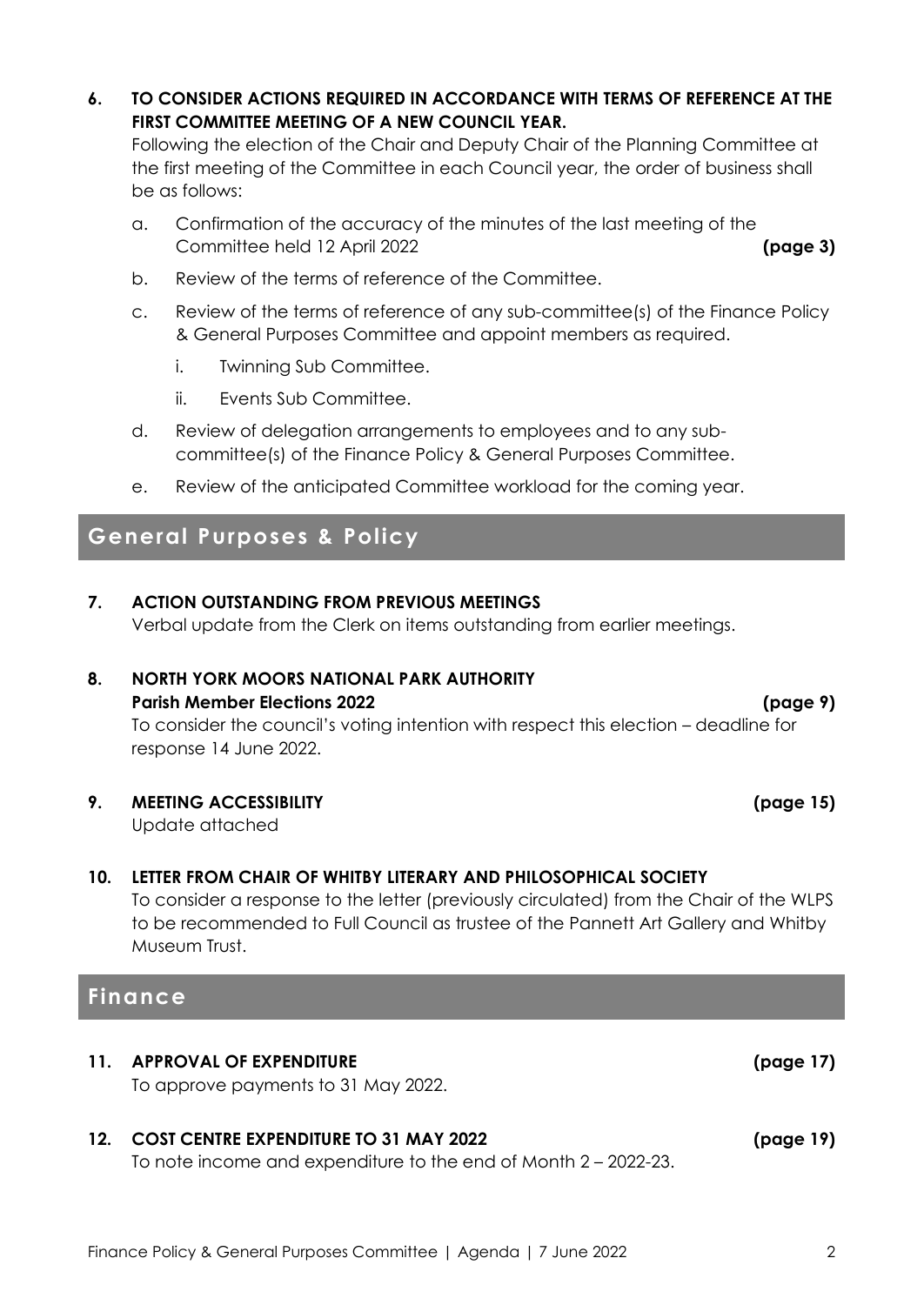# **WHITBY TOWN COUNCIL**

Minutes of the meeting of the **Finance, Policy and General Purposes** Committee held in the Pannett Gallery on Tuesday 12 April 2022 at 6:05pm (following a meeting of the Planning Committee).

- **Present:** Councillors Harston (Chair) Mrs Coughlan, B Dalrymple, Goodberry, Mrs L Wild, and Mrs N Wilson.
- **Also:** M King, Town Clerk.

#### **NOTICE OF MEETING – Public Notice of the Meeting was given in accordance with Schedule 12, paragraph 10(2) of the Local Government Act 1972**

#### **F253/22 APOLOGIES FOR ABSENCE**

Apologies were received from Councillor G Jackson.

**MOVED** by Councillor Harston, seconded by Councillor Mrs Wilson and unanimously

**RESOLVED** that Cllr Jackson's apologies be accepted.

- **F254/22 DECLARATION OF INTERESTS & REQUESTS FOR DISPENSATION** None.
- **F255/22 PUBLIC PARTICIPATION**

No members of the public were present.

#### **GENERAL PURPOSES & POLICY**

#### **F256/22 MINUTES OF MEETING HELD ON 1 MARCH 2022**

**MOVED** by Councillor Mrs Wilson, seconded by Councillor Mrs Wild and unanimously

**RESOLVED** that the minutes of the meeting of the Finance Policy & General Purposes Committee meeting, held 1 March 2022 are accepted as an accurate record.

#### **F257/22 ACTION OUTSTANDING FROM PREVIOUS MEETING**

The Clerk provided a verbal update on the progress of resolutions from the previous meeting, which had been referred to Council, or for action at future meetings.

It was noted that following the unopposed election of 15 members with effect 9 May 2022, the resulting (4) vacancies would be advertised for co-option with a date for determination (prior to 28 June 2022) to be made at Annual Council on 17 May.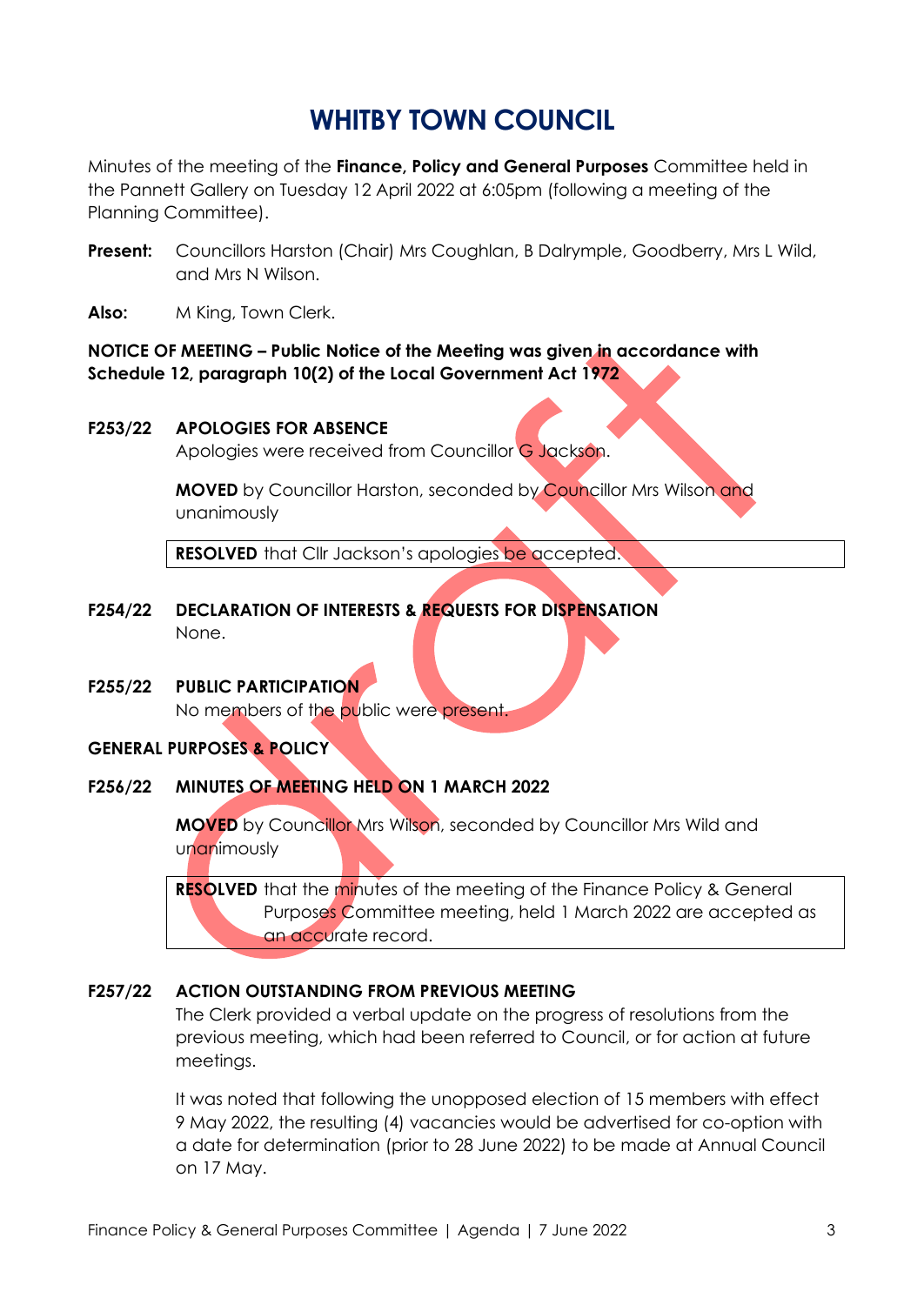**MOVED** by Councillor Mrs Coughlan, seconded by Councillor Goodberry and unanimously

**RESOLVED** that the information be received.

#### **F258/22 NOTICE OF MOTION**

The motion was raised on the agenda by Cllr Barnett. Under Standing Order 1c it was taken on by Cllr Mrs Wild with a new seconder (Cllr Goodberry).

It was agreed that in response to the proposed motion, the areas to be examined should include:

- Acoustic dampening
- Portable wireless microphones and amplification; and
- Induction loop technology

**MOVED** by Councillor Mrs Wild, seconded by Councillor Goodberry and unanimously

**RESOLVED** that facilities in the Art Gallery are made compatible with the needs of people present with hearing impairment. All participants to have access to equipment to enable all persons present to fully take part in meetings, and be able to hear what speakers, the chair and members of the public are saying.

#### **FINANCE**

#### **F259/22 APPROVAL OF EXPENDITURE**

To approve payments and note receipts on behalf of the Council to 31 March 2022 (Appendix A).

**MOVED** by Councillor Mrs Coughlan, seconded by Councillor Goodberry and unanimously

**RESOLVED** that the schedule of expenditure up to 23 February 2022 in the sum of **£116.20** (as attached) is approved and submitted to Full Council and that the income in the sum of **£10,085.89** is noted.

#### **F260/22 UNAUDITED BALANCE SHEET TO 31 MARCH 2022**

Submitted: the unaudited out-turn figures for the year ending 31 March 2022.

**MOVED** by Councillor Mrs Wild, seconded by Councillor Dalrymple and unanimously

**RESOLVED** that the information be received.

#### **F261/22 CONSIDER QUOTATIONS FOR CHRISTMAS LIGHTING 2022-2025**

Submitted: three quotations from two suppliers to provide Christmas Lighting for the tree seasons 2022-23, 2023-24 and 2024-25.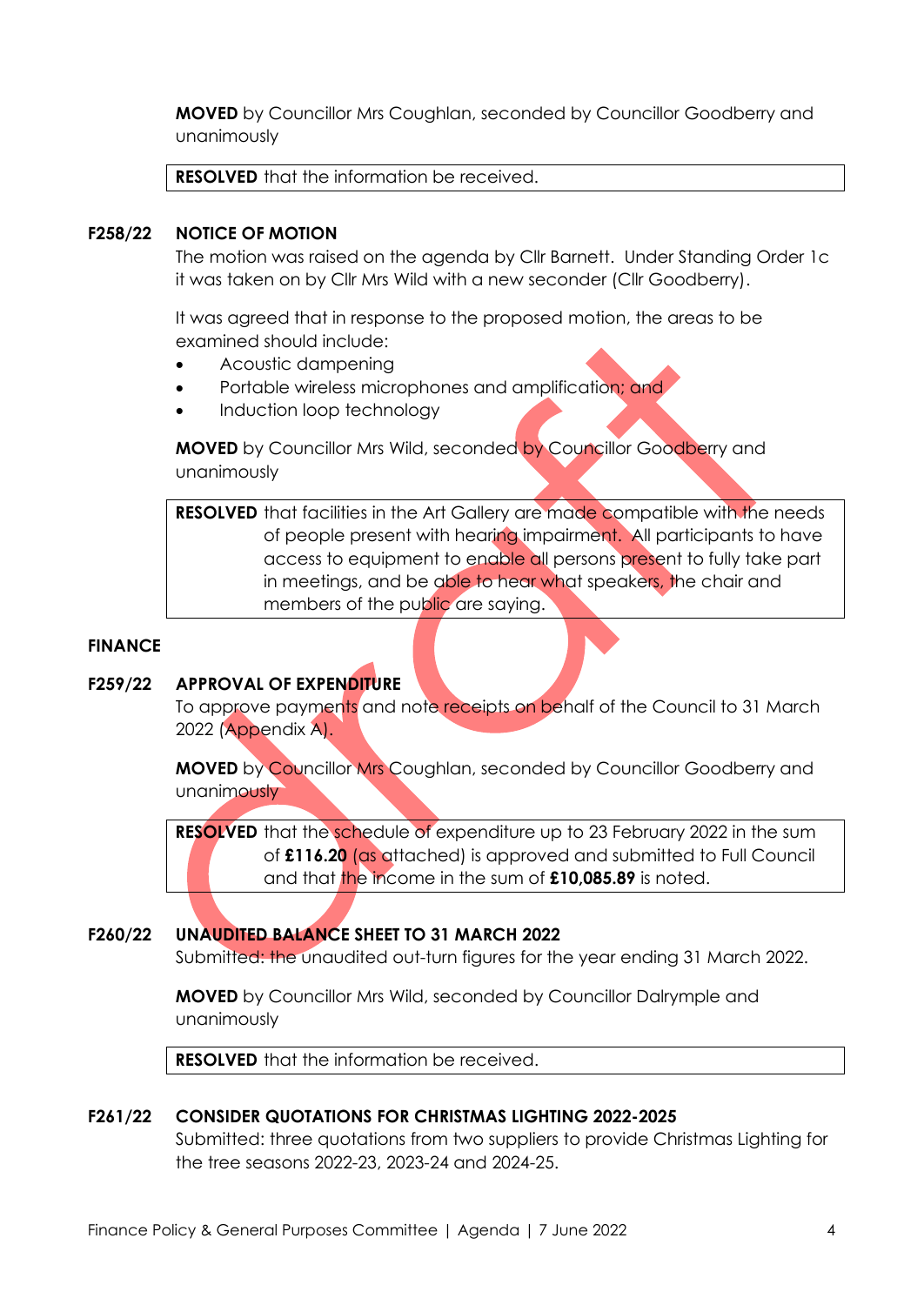The preferred specification was: HIRE, INSTALLATION, REMOVAL & STORAGE OF: 22 no. Bio-Print pole mounted motifs 7 no. Bio-Print 1m x 1m star motifs 4 no. 1.15m x 1.5m Bio-Print star motifs 2 no. 1m x 1m Warm white bow motifs 4 no. W.2m x H.5m Twinkling warm white curtain lights 1 no. Bespoke 'Merry Christmas Whitby Bio-Print motif 120m Low voltage warm white twinkling string lights to 2 no. Trees 120m Low voltage red twinkling string lights to 2 no. Trees 120m Low voltage blue twinkling string lights to 2 no. Trees 2 no. 0.6m x 0.6m Star tree toppers 1 no. Recy-Print Whale 1 no. 150W Projector installed and left in situ Testing of 48 no. Eyebolts – Year 1 Health check of electrical infrastructure - Year 1

**MOVED** by Councillor Harston, seconded by Councillor Mrs Wilson and unanimously

**RESOLVED** That the quotation from Blachere Illuminations UK Ltd, for three-year hire, installation, removal & storage of Christmas Lighting at an annual cost of £22,488.72 (ex VAT) be recommended to full council for approval.

7 June 2022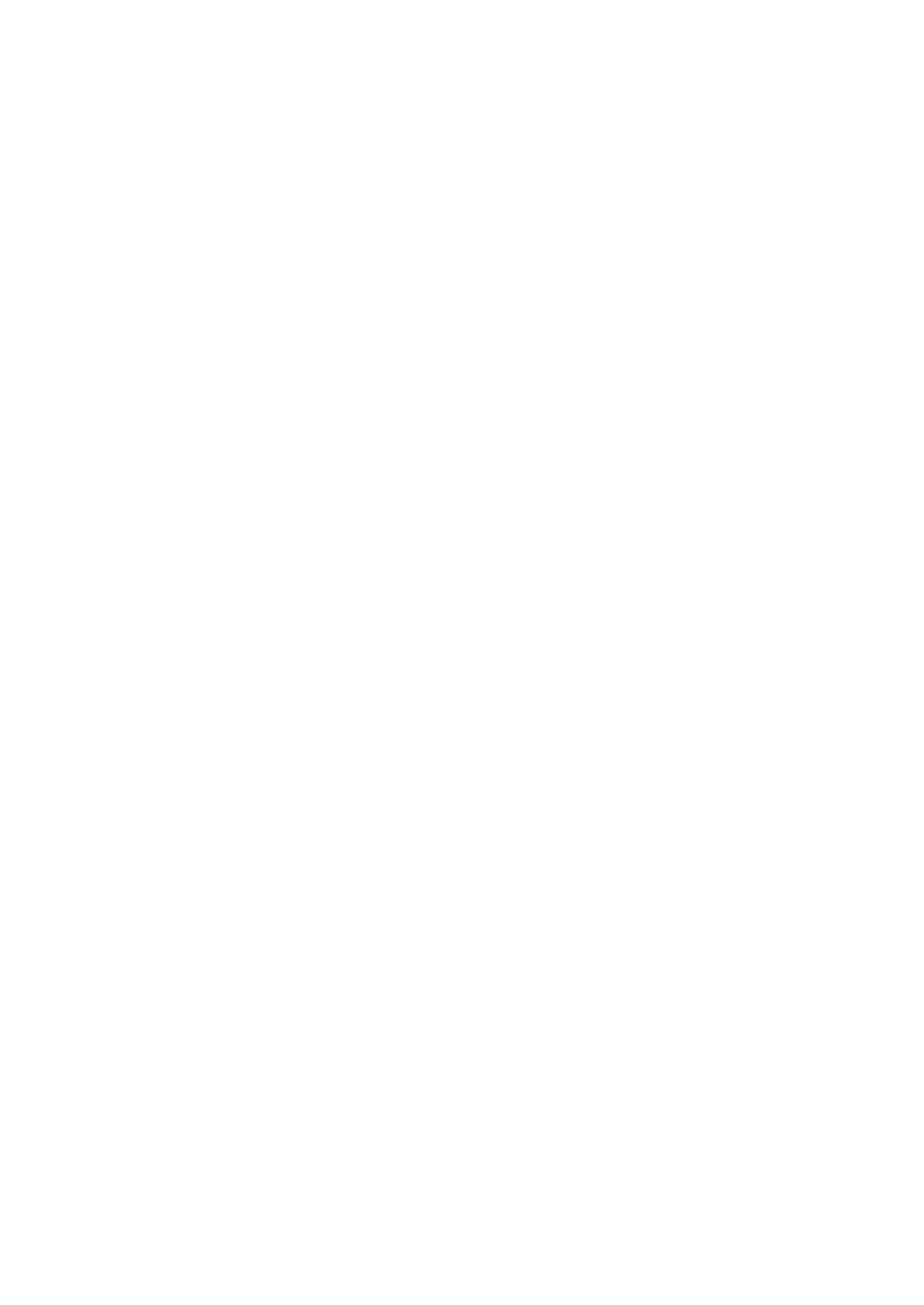## **FINANCE POLICY & GENERAL PURPOSES COMMITTEE – 12 APRIL 2022 APPROVAL OF EXPENDITURE & NOTING OF INCOME**

#### **Whitby Town Council**

### Expenditure transactions - payments approval list – period to **31 March 2022**

| <b>Tn No</b> | Gross   | Date       | Detail                     |                                         |
|--------------|---------|------------|----------------------------|-----------------------------------------|
| 371          | £13.68  | 28/03/2022 | Sapphire Print Solutions   | Cost per copy charges for February 2022 |
| 372          | £23.40  | 28/03/2022 | Cathedral Hygiene          | Supply of Hygiene Services              |
| 373          | £79.12  | 31/03/2022 | Normans Business Solutions | Stationery & Supplies                   |
|              | £116.20 |            | Total                      |                                         |

## Income transactions - period to **31 March 2022**

| Tn No | Gross      | Date       | Detail                                                                 | Heading |
|-------|------------|------------|------------------------------------------------------------------------|---------|
| 1154  | £2.23      | 07/03/2022 | Barclays Bank - Loyalty Reward                                         | 4000/15 |
| 1163  | £3.46      | 07/03/2022 | Barclays Bank - Base Rate Tracker Account Gross Interest 7 Dec - 6 Mar | 11      |
| 1153  | £20.00     | 08/03/2022 | School (Toilet Code) - Toilet Code - Cheque - Ingleby Mill Primary     | 4000/18 |
| 1156  | £30.00     | 08/03/2022 | School (Toilet Code) - Toilet Code - Cheque - Churwell Primary         | 4000/18 |
| 1159  | £4,720.20  | 09/03/2022 | Literary & Philosophical Society - 60% Admission February 2022         | 4000/7  |
| 1157  | £20.00     | 10/03/2022 | School (Toilet Code) - Toilet Code - Cheque - Strawberry Fields        | 4000/18 |
| 1158  | £30.00     | 14/03/2022 | School (Toilet Code) - Toilet Code - Cheque - Cross Gates              | 4000/18 |
| 1160  | £5,000.00  | 16/03/2022 | Scarborough Borough Council - Grant for Pannett storage development    | 4000/16 |
| 1161  | £250.00    | 23/03/2022 | Stallholder, Christmas Festival 2022 Stall                             | 4000/17 |
| 1162  | £10.00     | 28/03/2022 | School (Toilet Code) - Toilet Code - BACS - Academy St James           | 4000/18 |
|       | £10,085.89 |            | Total                                                                  |         |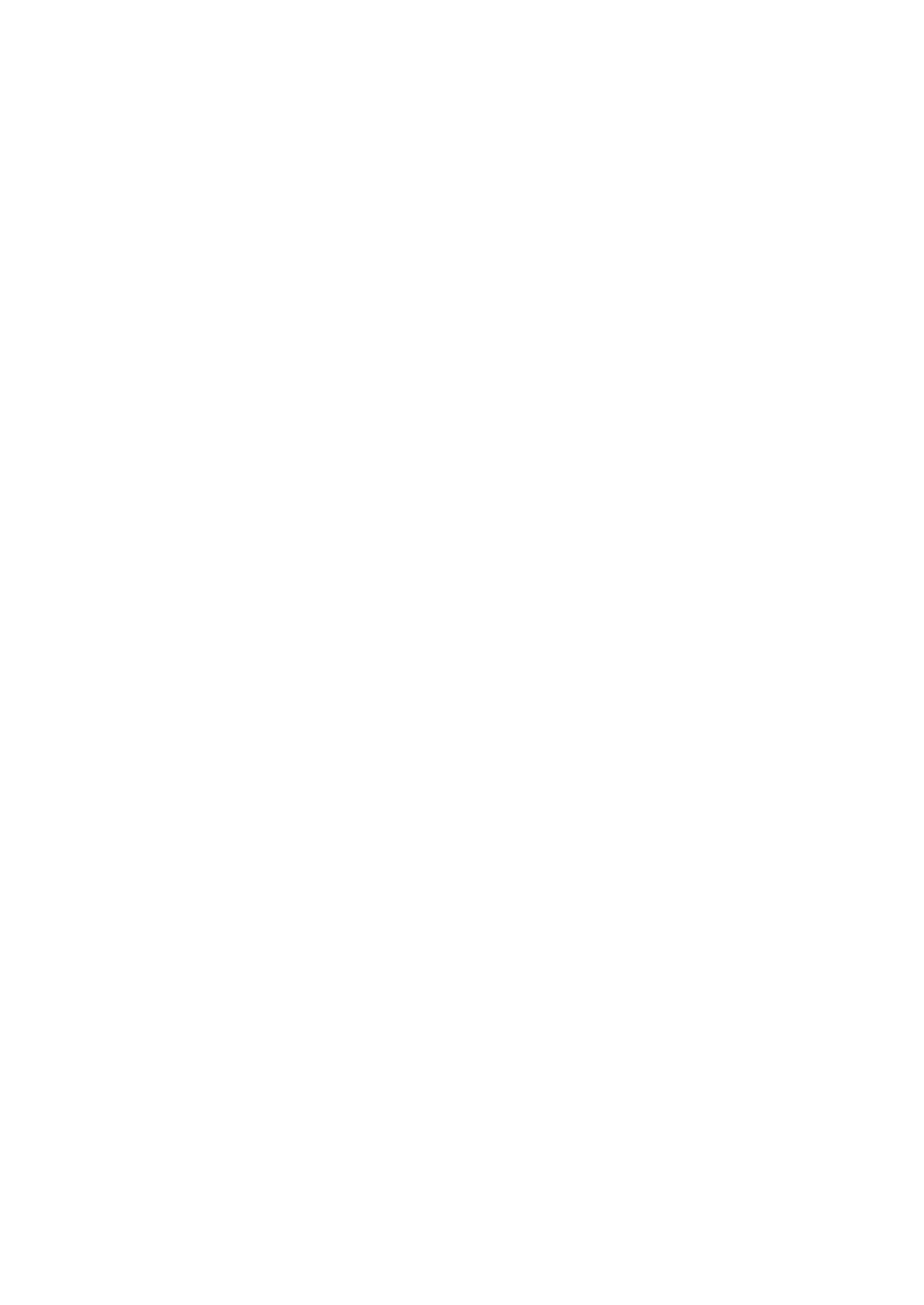#### **NORTH YORK MOORS NATIONAL PARK AUTHORITY Parish Member Elections 2022**

A ballot paper has been received for the election of a parish member to serve on the North York Moors National Park Authority.

The covering letter is attached, together with the statements of the two candidates.

A decision is sought from the Committee on the candidate for whom the town council should cast its vote, to meet the submission deadline of noon on 14 June 2022.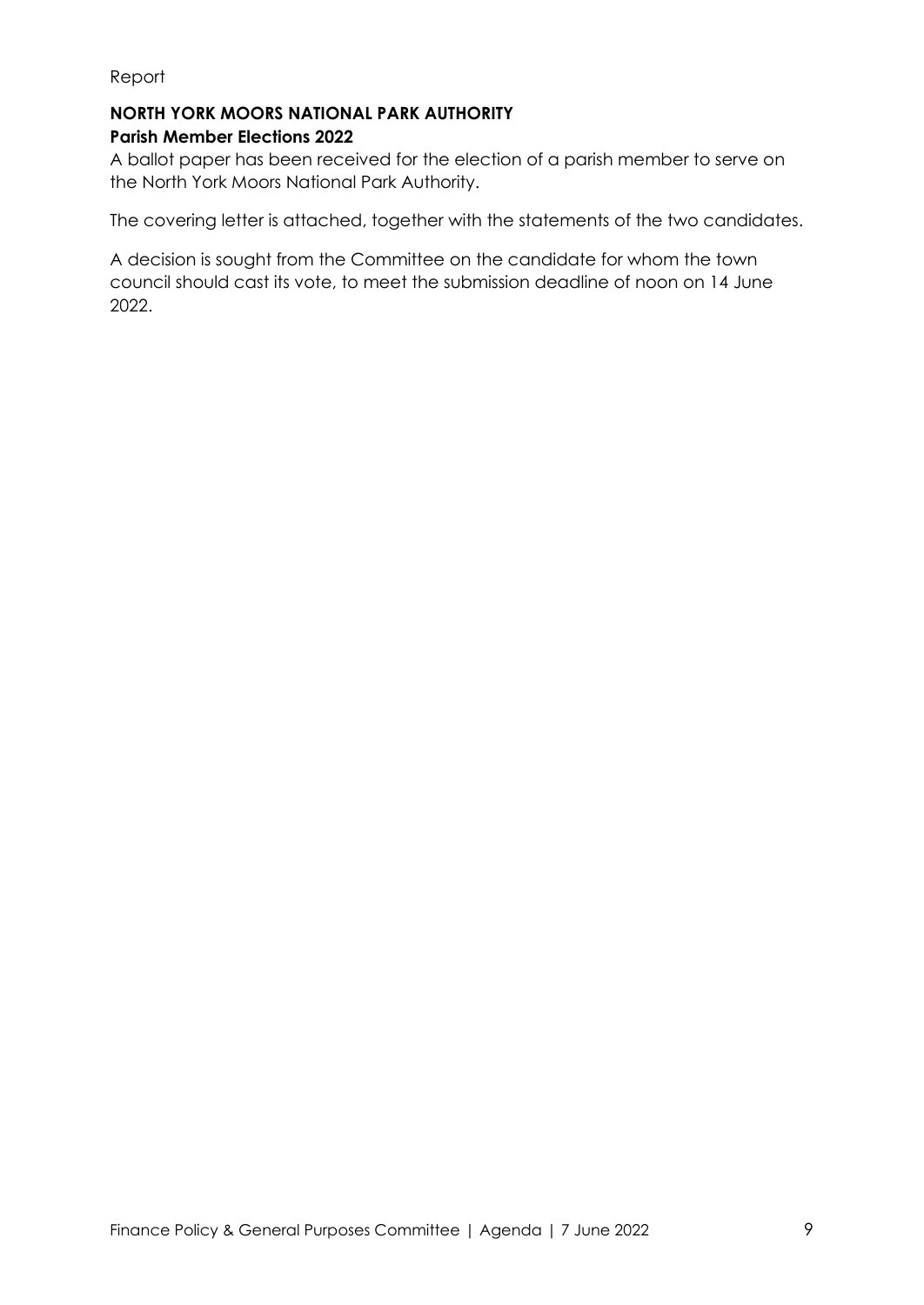

**Tom Hind Chief Executive** 

Your ref:

Our Ref: JMS/Coastal

Date: 25 May 2022

Mr Michael King **Whitby Town Council Pannett Park** Whitby **Y0211RE** 

Dear Mr King

#### NYMNPA - Parish Member Elections 2022

The closing date for the return of completed Ballot Papers will be Tuesday 14 June 2022 (by noon).

Please find attached:

- a) Ballot Paper, plus candidates' election statements for your Parish Area
- b) 2<sup>nd</sup> class pre-paid envelope for the return of the completed Ballot Paper

You will appreciate that this is a very tight timetable and all closing dates must be met. There is no provision for the late receipt of Ballot Papers. It is important therefore that you bear this closing date in mind when planning a suitable date for voting to take place. You should also allow sufficient time for posting via the 2<sup>nd</sup> class pre-paid envelope enclosed.

The count will take place in the Committee Room at The Old Vicarage, Helmsley at 4pm on Tuesday 14 June 2022. In the event of a tied vote, the successful candidate will be selected by drawing lots. The drawing of lots will take place immediately after the count. Once completed, the National Park Authority will contact the 4 successful candidates. The names will then be forwarded to the Department of the Environment, Food and Rural Affairs, together with the successful candidate's completed Defra screening questionnaire for the formal appointment letters to be issued. Existing Parish Members of the Authority remain as Members for up to three months, until the point at which Defra appoints the new ones.

Continued.

Working together to sustain the landscape and life of the North York Moors for both present and future generations to enjoy

The Old Vicarage, Bondgate, Helmsley, York YO62 5BP 01439 772700 general@northyorkmoors.org.uk planning@northyorkmoors.org.uk northyorkmoors.org.uk

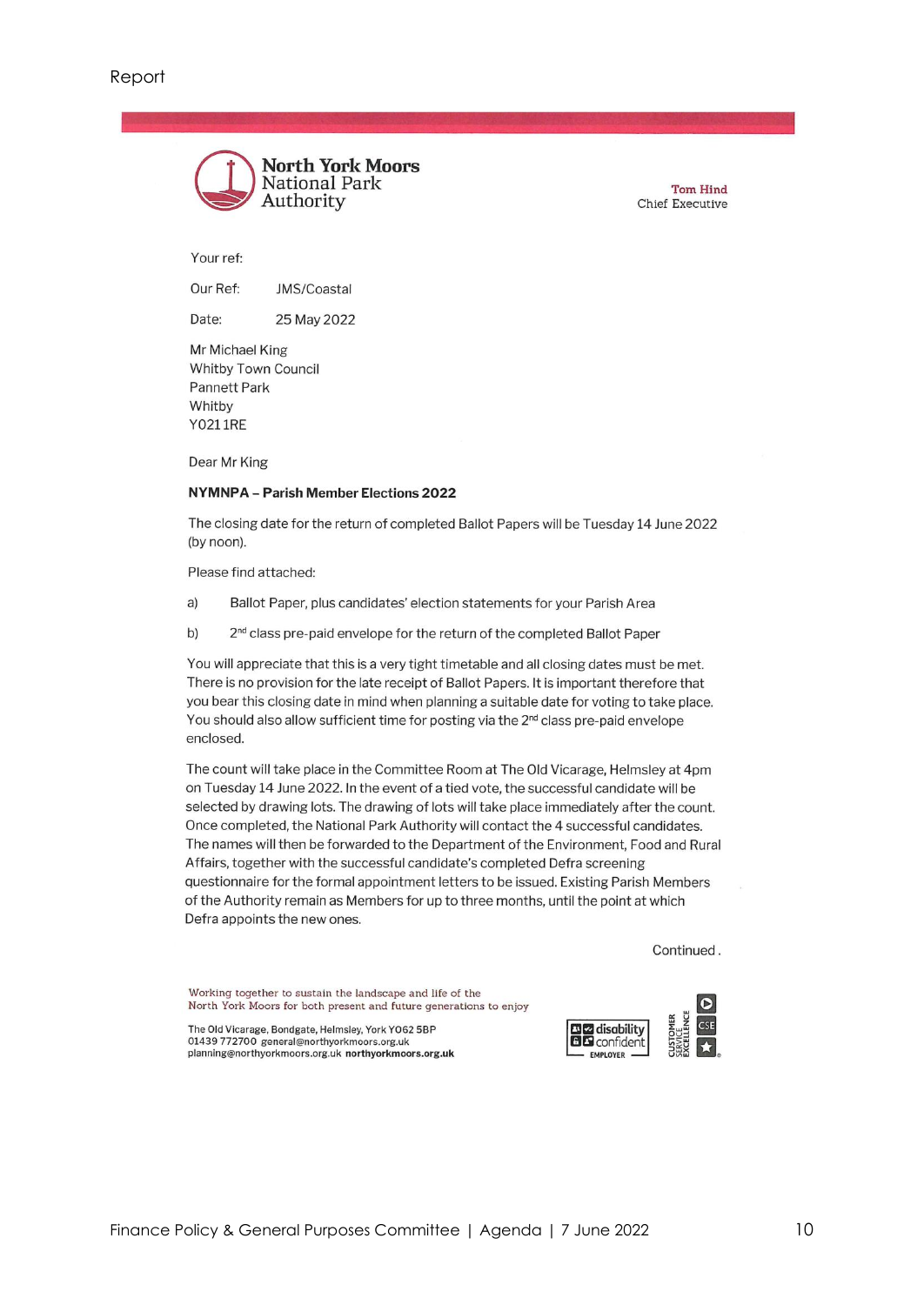Your ref: Our Ref: JMS/Coastal Date: 25 May 2022

If you have any queries on this matter, or need any further information or guidance, please do not hesitate to contact me.

Yours sincerely

Justelesc

Judith Seaton **Executive Support Team Leader**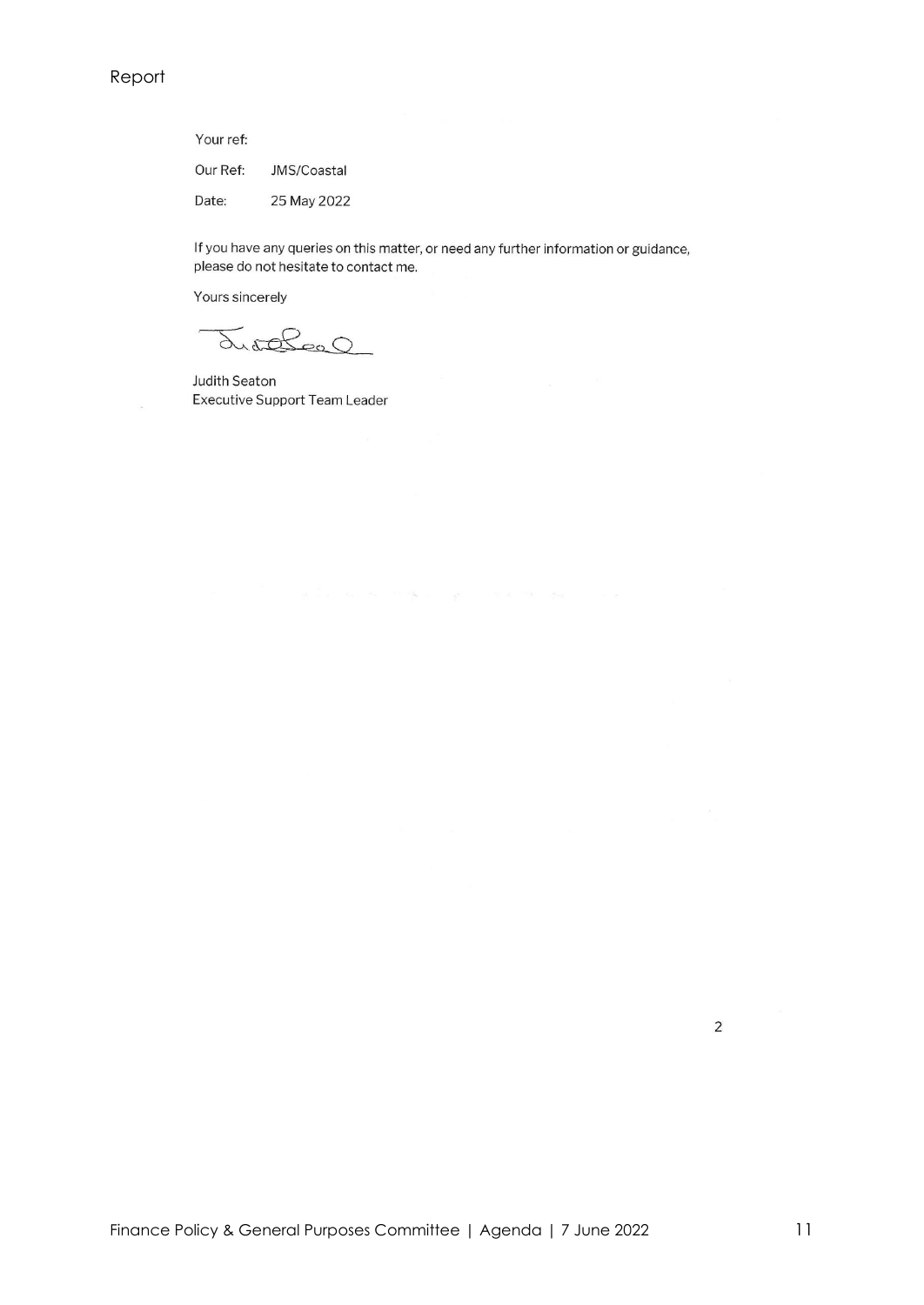Parish Member Elections 2022 Coast Area Richard Ian Thompson Newby and Scalby Town Council

Having more than ten years in the past serving the Park Authority as Parish Representative for the Coastal Area Parish Forum I consider it is more important than ever to work with the new North Yorkshire Council and fellow partners in upholding the principles and values of the Park Authority in these economic difficult times. With an excellent attendance record which I intend to maintain to serve both Authority and Parishes.

All the economic constraints need the partnership working together in delivering the parks purposes, enhancing the diverse patchwork makeup of farming, fishing, mining and tourism, even the dark skies are all the park's assets to be capitalised.

Conservation, wildlife, cultural heritage and local community's issues should be addressed. The loss of TV reception over many months from the Billsdale mast/transmitter which covers the Park and countywide resolved.

Let's find solutions to benefit all concerned.

Document title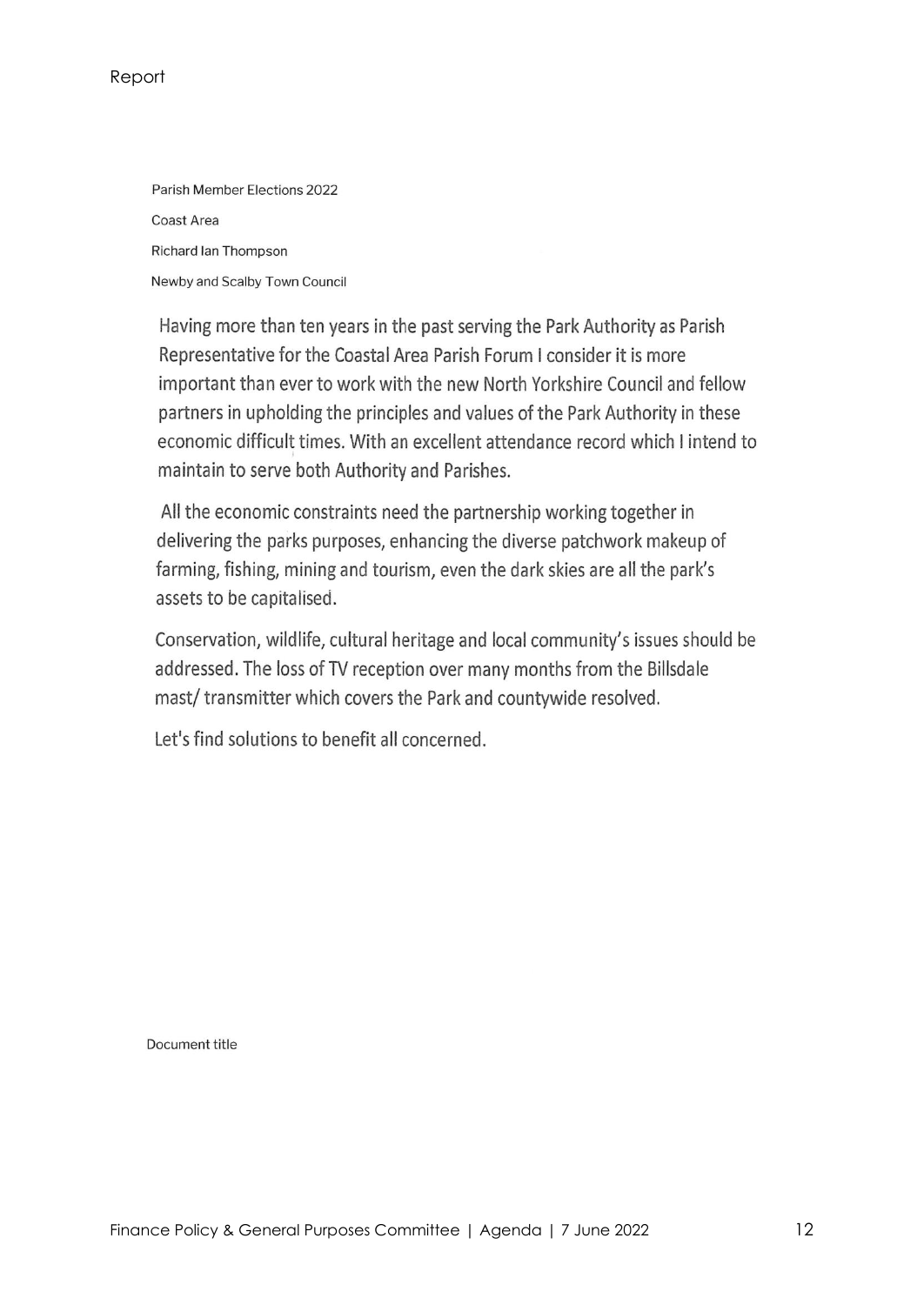Parish Member Elections 2022 Coast Area **George Robert Marley Burniston Parish Council** 

It's been a privilege being the Coastal Area Parish Member of the NYMNP for the last three years. Everyone has been very 

supportive in listening to my concerns and providing me with help when it was needed. Becoming familiar with the pre-meeting 

application documents initially seemed a horrendous task due to the vast amount of information to be considered at the planning meetings.

We're all very fortunate to have the national park on our doorstep with its scenery, farming and coastal landscapes, moors, rivers,

woodlands and wildlife. It it imperative we protect the area from over-development and unnecessary industrial damage. The

emphasis on encouraging dark skies is very important. While understanding the need to encourage visitors and protect the

livelihoods of those who live/work in the Park, it's vital the unique nature of the Park is protected and traditional ways of caring 

for the countryside and its flora/fauna are encouraged.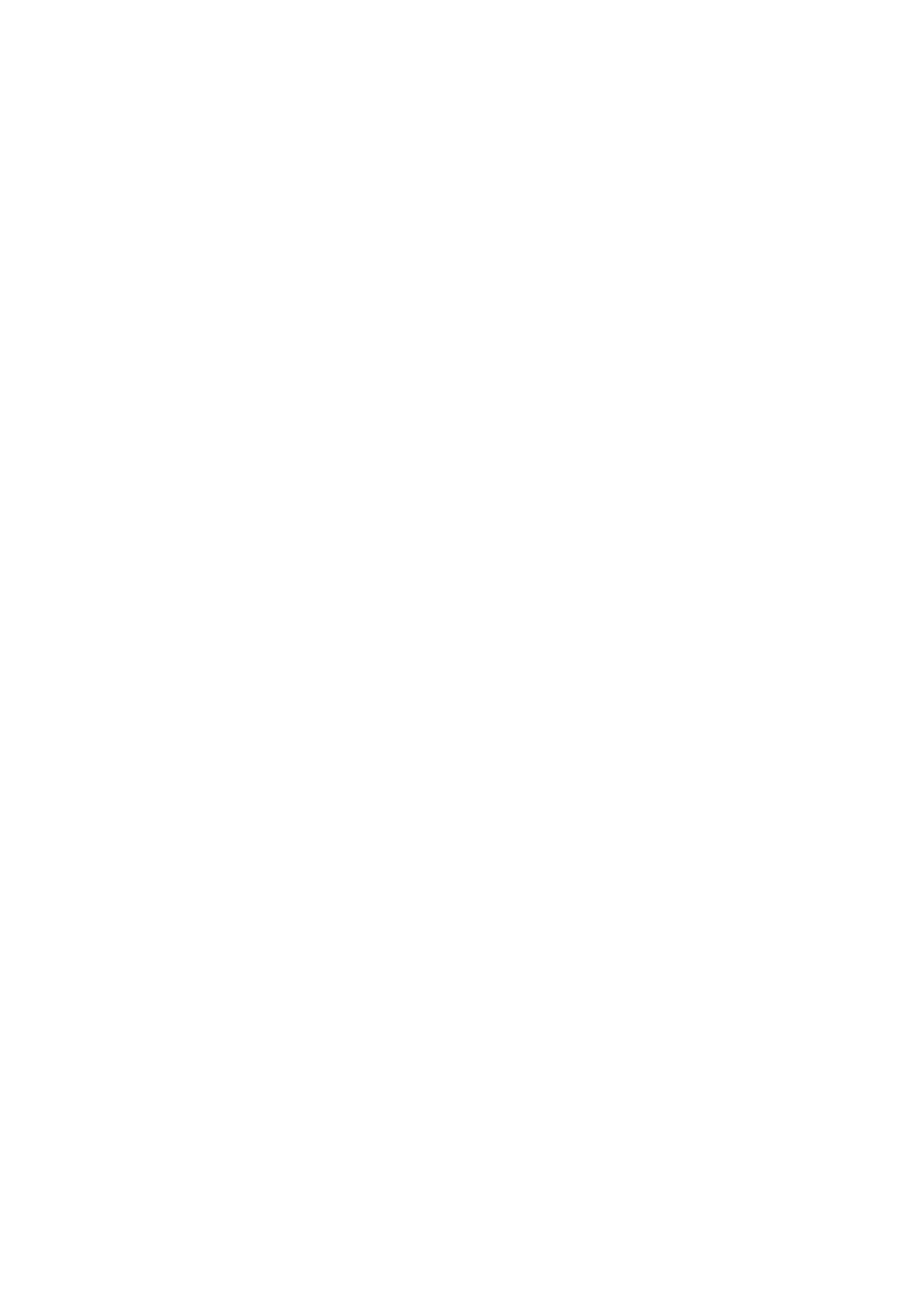#### **MEETING ACCESSIBILITY**

It the last meeting of this Committee on 12 April, the issue of making meetings accessible to those with hearing impairment was considered at item F258/22. It was resolved that facilities in the Art Gallery are made compatible with the needs of people present with hearing impairment. All participants to have access to equipment to enable all persons present to fully take part in meetings, and be able to hear what speakers, the chair and members of the public are saying.

This recommendation was made to Council, meeting as Annual Council on 17 May 2022. At that meeting, it was further resolved that this should include examination of the "layout of the room and lighting."

In an effort to experiment with alternative venues, Extraordinary Council was held in the Normanby Room on 31 May 2022. Similarly, Full Council scheduled on 5 July and 6 September has been booked into The Coliseum.

Both venues have been identified by members as potentially more suitable that the Pannett Gallery for meetings.

It was considered that proposals should also be sought on technical solutions to the perceived problems of acoustics in the main gallery including, but not necessarily limited to:

At the last meeting, It was agreed that in response to the proposed motion, the areas to be examined should include:

- Acoustic dampening
- Portable wireless microphones and amplification; and
- Induction loop technology

In addition, advice is being sought from Whitby DAG on suitable technologies and suppliers in these areas who may be approached to provide estimates of feasibility and cost.

A verbal update will be provided at the meeting.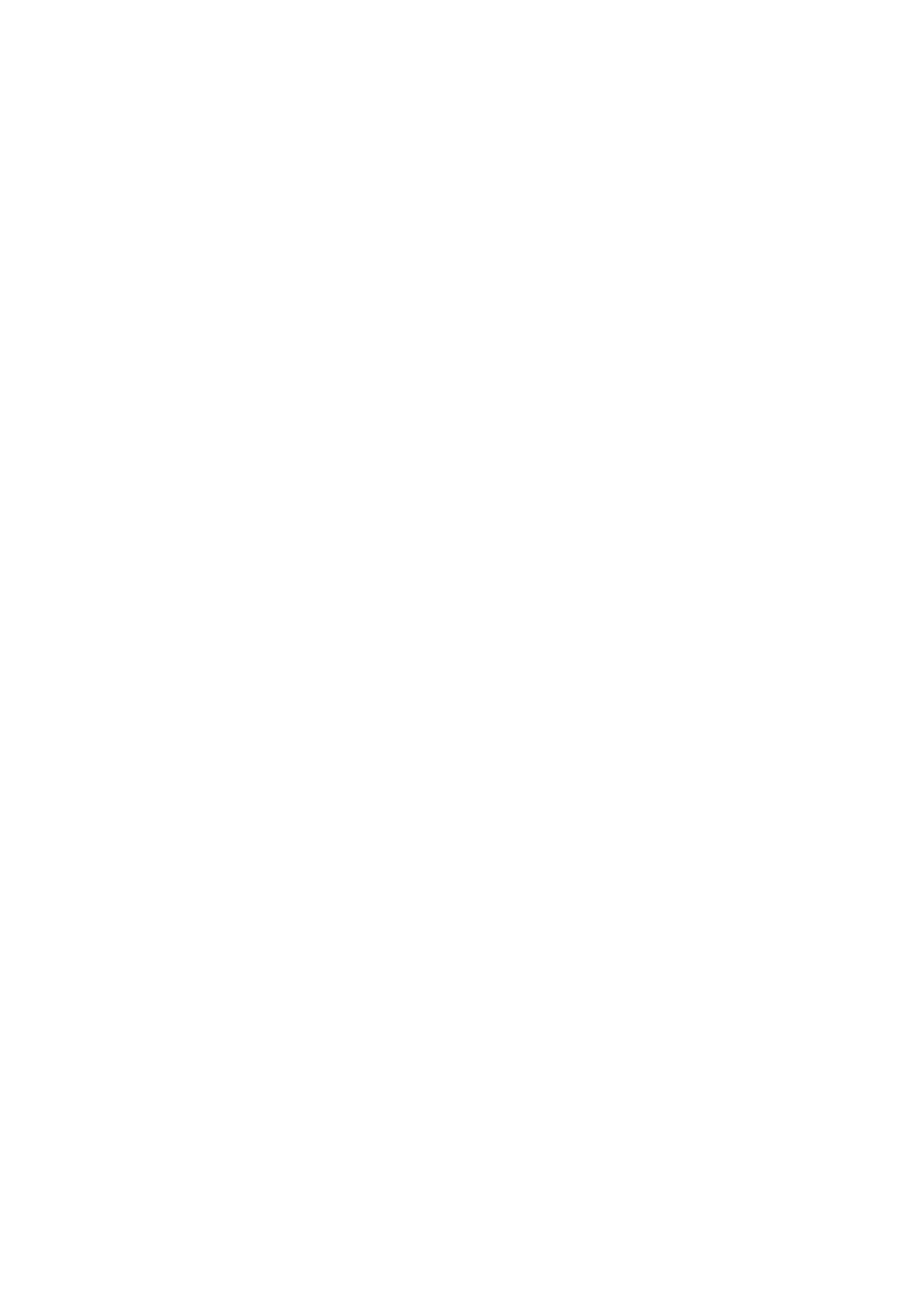## **APPROVAL OF EXPENDITURE TO 31 MAY 2022**

| <b>Ledger</b><br>date | <b>Tran</b>  | <b>Net</b>  | <b>Detail</b>                                                                                                                                                         |
|-----------------------|--------------|-------------|-----------------------------------------------------------------------------------------------------------------------------------------------------------------------|
| 09/03/2022            | 3            | 2,329.77    | Everflow Limited - Water Bill - February                                                                                                                              |
| 17/03/2022            | $\mathbf{2}$ | 242.25      | Made By Cooper Ltd. - 500 off Queen's Platinum Jubilee Enamel Badge                                                                                                   |
| 18/03/2022            | 4            | $-2,329.77$ | Everflow Limited - Water Bill - February (Re-estimated) Amount Due                                                                                                    |
| 01/04/2022            | 5            | 595.27      | Scarborough Borough Council - Trade Refuse 2022-23                                                                                                                    |
| 01/04/2022            | 6            | 6,000.00    | Scarborough Borough Council - Pier Footbridge Contribution 2022-23                                                                                                    |
| 01/04/2022            | 7            | 1,496.00    | YLCA - Subscription 2022-23                                                                                                                                           |
| 01/04/2022            | 8            | 119.90      | Zoom - Subscription 2022-23                                                                                                                                           |
| 01/04/2022            | 11           | 71.00       | SAGE UK Ltd - Payroll Subscription April 2022                                                                                                                         |
| 01/04/2022            | 14           | 155.15      | Document Solutions - April Bill                                                                                                                                       |
| 01/04/2022            | 22           | 176.73      | Grenke Leasing - Quarterly Charge - Photocopier Lease                                                                                                                 |
| 01/04/2022            | 34           | 308.98      | Seimens Financial Services Ltd - Telephone lease charge and fee                                                                                                       |
| 04/04/2022            | 21           | 13.00       | Barclays Bank - Commission Charges 14 Feb - 13 Mar                                                                                                                    |
| 05/04/2022            | 33           | 12.65       | Coates Marine - Flagpole rope (11m)                                                                                                                                   |
| 06/04/2022            | 23           | 100.00      | Whitby Football Club - Town Mayor's Donation                                                                                                                          |
| 07/04/2022            | 13           | 954.73      | ENGIE Gas Limited - Gas Charges - April 2022                                                                                                                          |
| 08/04/2022            | 12           | 107.50      | Double Tree By Hilton (Hull) - Room & Breakfast 8 April 2022 - Mayoral<br>Visit                                                                                       |
| 12/04/2022            | 15           | 85.00       | Scarborough Lifts - Supplied and laid on the lift pit floor Granules to<br>soak up the oil                                                                            |
| 13/04/2022            | 16           | 112.20      | Edge It Systems Ltd - Microsoft 365 Monthly Fee (March)                                                                                                               |
| 15/04/2022            | 9            | 1,966.36    | Ellis Whittam - Employment (Year 4)                                                                                                                                   |
| 15/04/2022            | 10           | 145.00      | Ellis Whittam - Employment Insurance (DIFFERENT BANK DETAILS)                                                                                                         |
| 18/04/2022            | 19           | 740.69      | Everflow Limited - Water Bill - April (Re-estimated) Amount Due                                                                                                       |
| 20/04/2022            | 17           | 65.00       | Whitby Area Development Trust - Hire of James Cook Theatre - Annual<br>Town Assembly, 20 April 2022                                                                   |
| 21/04/2022            | 25           | 13.11       | EE Limited - Mobile Phone Charge (April)                                                                                                                              |
| 21/04/2022            | 39           | 180.00      | Brian Oakley - External window clean - April                                                                                                                          |
| 25/04/2022            | 26           | 1,006.49    | TotalEnergies Gas & Power - Electricity (PAG & Museum) April                                                                                                          |
| 25/04/2022            | 42           | 979.93      | TotalEnergies Gas & Power - Electricity (PAG & Museum) May                                                                                                            |
| 27/04/2022            | 20           | 20.00       | Edge It Systems Ltd - Additional Concurrent User (pro-rata to 20-09-22)<br>for Internal Audit                                                                         |
| 27/04/2022            | 32           | 19.50       | Cathedral Hygiene - Air Freshener Servicing (April)                                                                                                                   |
| 28/04/2022            | 18           | 70.00       | Green End Electrical - Call out to investigate track lighting in exhibition<br>room.<br>Switch and track inspected and tested, several lamps removed and<br>replaced. |
| 01/05/2022            | 38           | 71.00       | SAGE UK Ltd - Payroll Subscription May 2022                                                                                                                           |
| 07/05/2022            | 40           | 668.08      | <b>ENGIE Gas Limited - Gas Charges - May 2022</b>                                                                                                                     |
| 10/05/2022            | 36           | 10.30       | Barclays Bank - Commission Charges 14 Mar - 13 Apr                                                                                                                    |
| 11/05/2022            | 35           | 100.00      | Collective Knowledge Fund - Town Mayor's Donation                                                                                                                     |
| 11/05/2022            | 37           | 200.00      | North Sea Conservation - Town Mayor's Donation                                                                                                                        |
| 18/05/2022            | 43           | 2,802.11    | Everflow Limited - Water Bill - May                                                                                                                                   |
| 23/05/2022            | 41           | 13.11       | EE Limited - Mobile Phone Charge (May)                                                                                                                                |
|                       |              | 19,621.04   |                                                                                                                                                                       |
|                       |              | 33,130.63   | <b>Confidential Transactions</b>                                                                                                                                      |
|                       |              | 52,751.67   | Total                                                                                                                                                                 |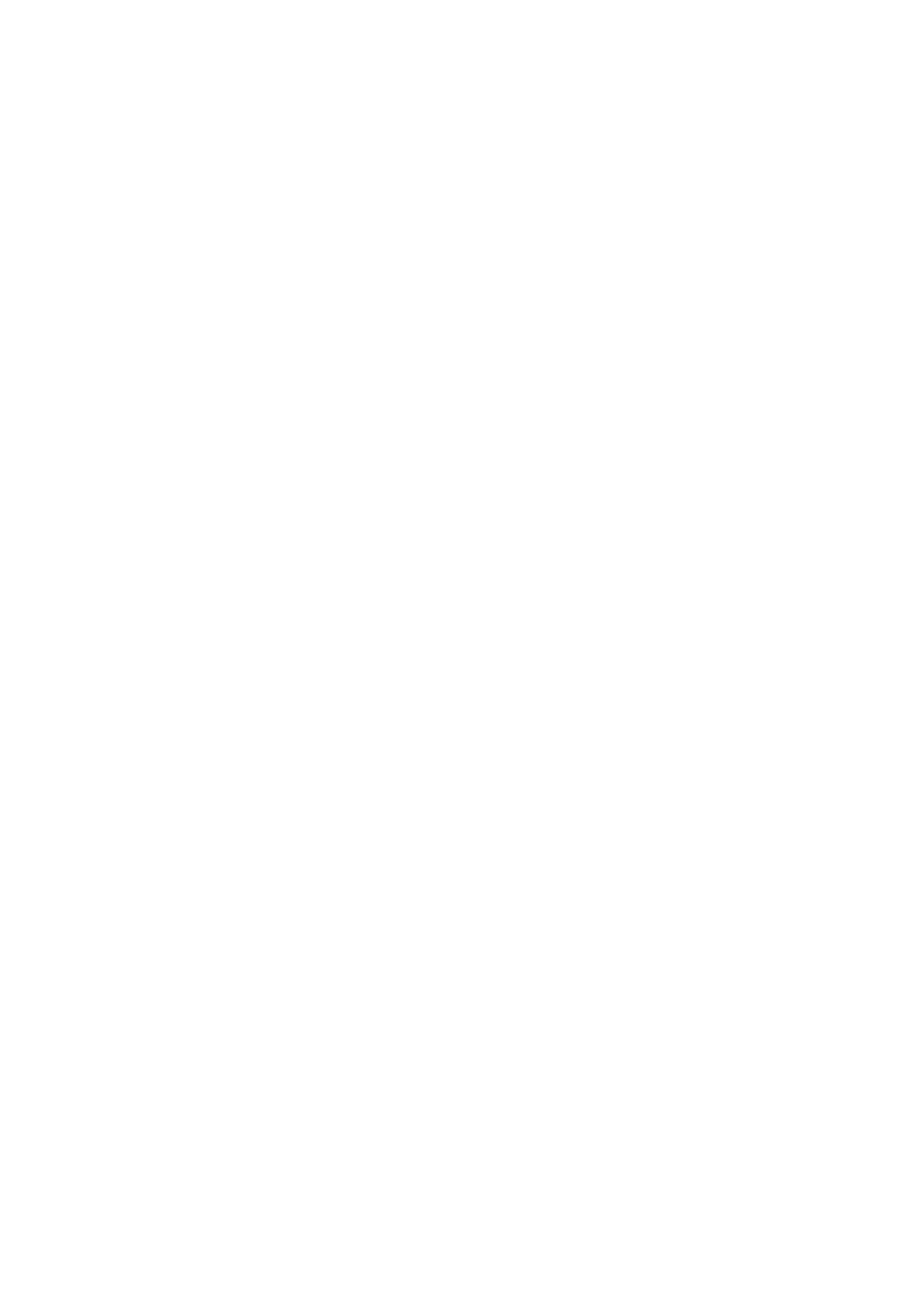## **EXPENDITURE TO 31 MAY 2022**

|                                                                                                                       | Ledger date                                                        | Supplier                                                                                | Net(f)                                                   |          |
|-----------------------------------------------------------------------------------------------------------------------|--------------------------------------------------------------------|-----------------------------------------------------------------------------------------|----------------------------------------------------------|----------|
| <b>Whitby Town Council Expenditure</b><br>5000 Core & Democratic Expenditure<br>5000/1 Administration                 |                                                                    |                                                                                         |                                                          |          |
| 5000/1/19 Staff Travel Expenses<br>5000/1/20 Subscriptions<br>5000/1/20/1 YLCA/NALC                                   |                                                                    |                                                                                         |                                                          |          |
|                                                                                                                       | 01/04/2022                                                         | <b>YLCA</b>                                                                             | 1,496.00<br>Sub-total                                    |          |
| 5000/1/20/2 SLCC<br>5000/1/20/3 Yorkshire Society<br>5000/1/20/4 Rural Services Network                               |                                                                    |                                                                                         |                                                          | 1,496.00 |
| 5000/2 Civic & Councillors<br>5000/2/1 Stationery<br>5000/2/2 Photocopying                                            |                                                                    |                                                                                         | Text66:                                                  | 1,496.00 |
|                                                                                                                       | 01/04/2022                                                         | Grenke Leasing                                                                          | 176.73                                                   |          |
| 5000/2/3 Adverts<br>5000/2/4 Postage<br>5000/2/5 Telephones/broadband/email                                           |                                                                    |                                                                                         | Sub-total                                                | 176.73   |
|                                                                                                                       | 21/04/2022                                                         | <b>EE Limited</b><br>Seimens Financial                                                  | 13.11                                                    |          |
|                                                                                                                       | 01/04/2022<br>01/04/2022                                           | Services Ltd<br>Document Solutions                                                      | 308.98<br>155.15<br>Sub-total                            | 477.24   |
| 5000/2/6 Office Equipment<br>5000/2/6/1 Computing<br>5000/2/6/2 Furniture<br>5000/2/6/3 Consumables<br>5000/2/7 Audit |                                                                    |                                                                                         |                                                          |          |
| 5000/2/9 IT Hosted Applications                                                                                       | 01/04/2022<br>01/04/2022<br>13/04/2022<br>27/04/2022<br>01/05/2022 | SAGE UK Ltd<br>Zoom<br>Edge It Systems Ltd<br>Edge It Systems Ltd<br><b>SAGE UK Ltd</b> | 71.00<br>119.90<br>112.20<br>20.00<br>71.00<br>Sub-total | 394.10   |
| 5000/2/10 Website<br>5000/2/11 Computer Maintenance<br>5000/2/12 Insurance                                            |                                                                    |                                                                                         |                                                          |          |
|                                                                                                                       | 15/04/2022                                                         | Ellis Whittam                                                                           | 90.00<br>Sub-total                                       | 90.00    |
| 5000/2/13 Bank Charges                                                                                                | 04/04/2022                                                         | <b>Barclays Bank</b>                                                                    | 13.00                                                    |          |
|                                                                                                                       | 10/05/2022                                                         | <b>Barclays Bank</b>                                                                    | 10.30<br>Sub-total                                       | 23.30    |
| 5000/2/14 Councillors' Travel &<br>Subsistence                                                                        |                                                                    |                                                                                         |                                                          |          |
|                                                                                                                       | 15/04/2022<br>15/04/2022                                           | Ellis Whittam<br>Ellis Whittam                                                          | 55.00<br>1,966.36<br>Sub-total                           | 2,021.36 |
| 5000/2/15 Legal Costs                                                                                                 | 20/04/2022                                                         | Whitby Area<br>Development Trust                                                        | 65.00<br>Sub-total                                       | 65.00    |
| 5000/2/16 Data Protection Annual Fee<br>5000/2/17 HR Advisory Service<br>5000/2/18 Staff Training                     |                                                                    |                                                                                         |                                                          |          |
| 5000/3/1 Mayor's Allowance                                                                                            |                                                                    |                                                                                         |                                                          | 3,247.73 |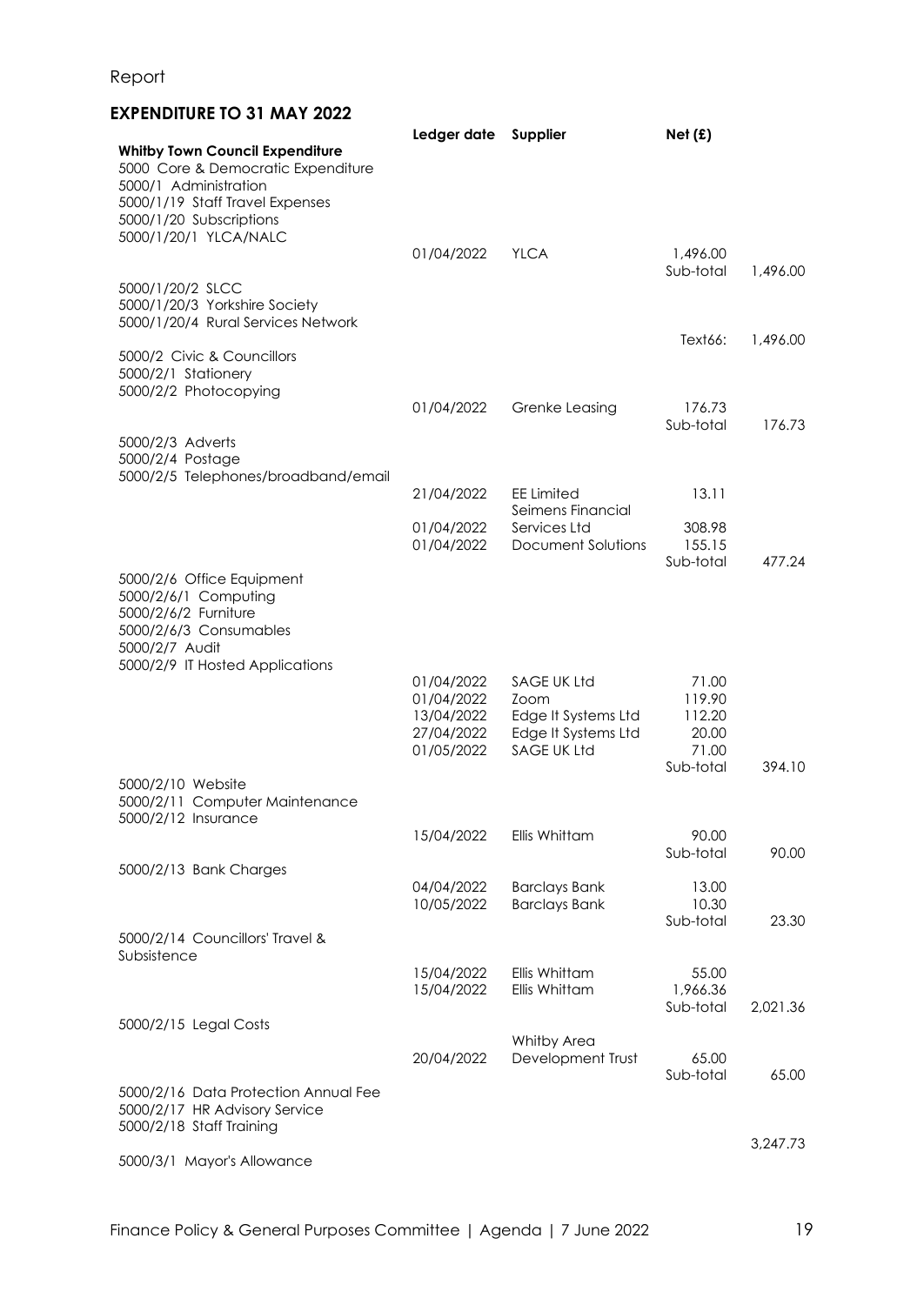|                                                                                                                                                                                                                                                                                                                                        | Ledger date | Supplier<br>Whitby Football           | Net(f)                |                   |
|----------------------------------------------------------------------------------------------------------------------------------------------------------------------------------------------------------------------------------------------------------------------------------------------------------------------------------------|-------------|---------------------------------------|-----------------------|-------------------|
|                                                                                                                                                                                                                                                                                                                                        | 06/04/2022  | Club<br>Double Tree By                | 100.00                |                   |
|                                                                                                                                                                                                                                                                                                                                        | 08/04/2022  | Hilton (Hull)<br>North Sea            | 107.50                |                   |
|                                                                                                                                                                                                                                                                                                                                        | 11/05/2022  | Conservation<br>Collective            | 200.00                |                   |
|                                                                                                                                                                                                                                                                                                                                        | 11/05/2022  | Knowledge Fund                        | 100.00<br>Sub-total   | 507.50            |
| 5000/3/2 Councillors' Training<br>5000/3/3 Civic Regalia<br>5000/3/4 Election/Polls<br>5000/3/5 Mayoral Board<br>5000/3/6 Honorary Freeman<br>5000/3/7 Annual Report<br>5000/3/8 Plaques and Pennant Gifts<br>5000/3/9 Hospitality<br>5000/3/10 Contingencies<br>5000/3/11 Section 137<br>5000/3/12 Civic Events<br>5000/3/13 Twinning |             |                                       |                       | 5,251.23          |
| 5001 Facilities Management<br>5001/1 Gas                                                                                                                                                                                                                                                                                               |             |                                       |                       |                   |
|                                                                                                                                                                                                                                                                                                                                        | 07/04/2022  | <b>ENGIE Gas Limited</b>              | 954.73<br>Sub-total   | 954.73            |
| 5001/2 Electricity                                                                                                                                                                                                                                                                                                                     |             | <b>TotalEnergies Gas &amp;</b>        |                       |                   |
|                                                                                                                                                                                                                                                                                                                                        | 25/04/2022  | Power                                 | 1.006.49<br>Sub-total | 1,006.49          |
| 5001/3 Water Charges<br>5001/4 Trade Waste                                                                                                                                                                                                                                                                                             |             |                                       |                       |                   |
|                                                                                                                                                                                                                                                                                                                                        | 01/04/2022  | Scarborough<br><b>Borough Council</b> | 595.27<br>Sub-total   | 595.27            |
| 5001/5 Business Rates<br>5001/6 Hygiene Contracts                                                                                                                                                                                                                                                                                      |             |                                       |                       |                   |
|                                                                                                                                                                                                                                                                                                                                        | 27/04/2022  | Cathedral Hygiene                     | 19.50<br>Sub-total    | 19.50             |
| 5001/7 Security Patrols<br>5001/8 Alarm Call Outs<br>5001/9 ADT Contract<br>5001/10 ADT Repairs and Maintenance                                                                                                                                                                                                                        |             |                                       |                       |                   |
| 5001/11 Cleaning/Hygiene Supplies                                                                                                                                                                                                                                                                                                      | 21/04/2022  | <b>Brian Oakley</b>                   | 180.00                |                   |
| 5001/12 Fixtures and Fittings (R&M)                                                                                                                                                                                                                                                                                                    |             |                                       | Sub-total             | 180.00            |
| 5001/13 Lift Maintenance                                                                                                                                                                                                                                                                                                               | 12/04/2022  | Scarborough Lifts                     | 85.00                 |                   |
| 5001/14 Operational Equipment (New)<br>5001/15 Air Condiioning<br>5001/16 Heating System<br>5001/17 Repairs & Maintenace<br>(General)                                                                                                                                                                                                  |             |                                       | Sub-total             | 85.00             |
|                                                                                                                                                                                                                                                                                                                                        | 28/04/2022  | Green End<br>Electrical               | 70.00<br>Sub-total    |                   |
| 5001/99 Maintenance Reserve                                                                                                                                                                                                                                                                                                            |             |                                       |                       | 70.00<br>2,910.99 |
| 5002 Services<br>5002/1 Allotments<br>5002/1/1 Infrastructure                                                                                                                                                                                                                                                                          |             |                                       |                       |                   |